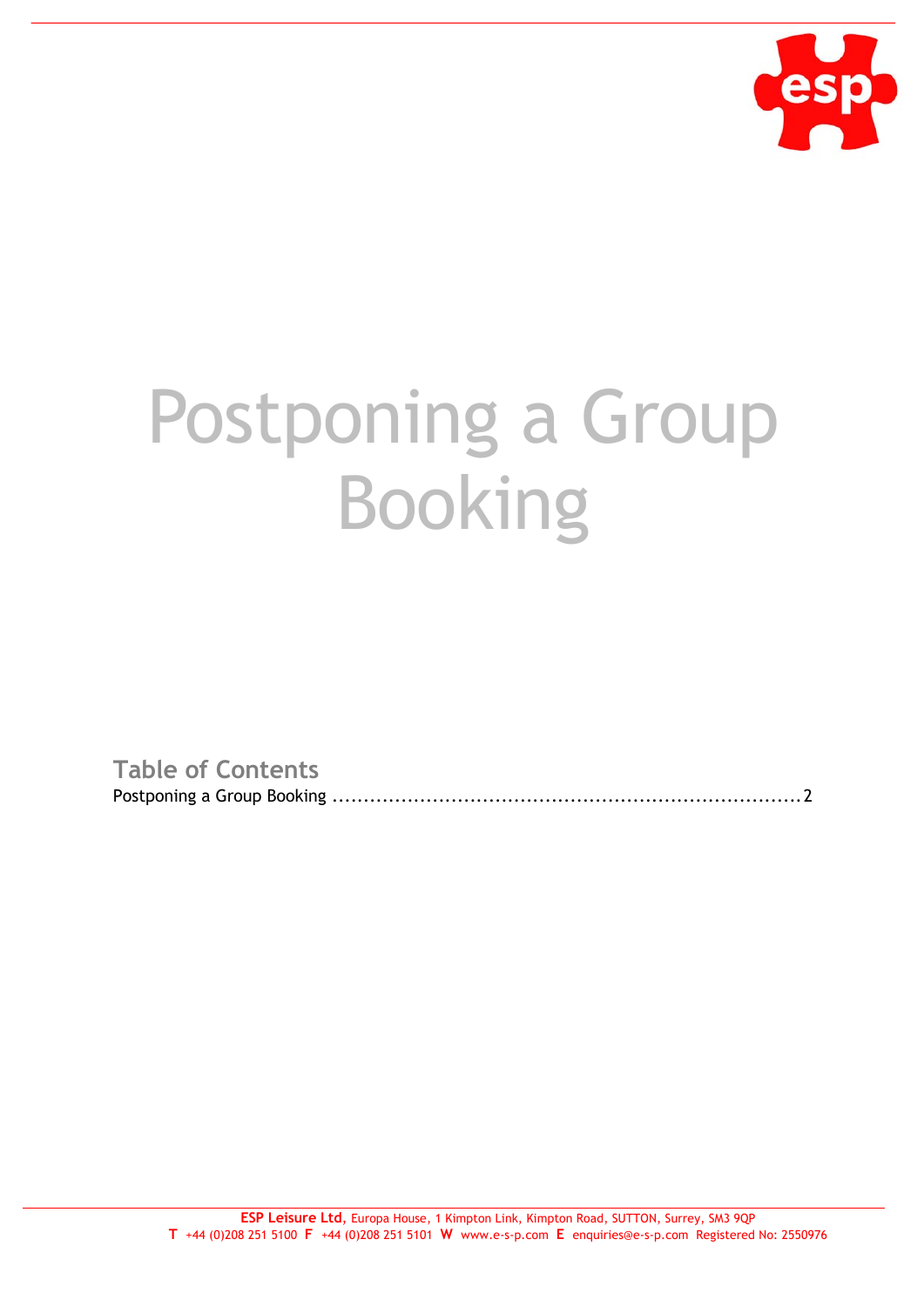

## Postponing a Group Booking

1. From the booking screen, find the event you want to postpone.

| Esher Course   Kings Course   Hint   b FuncRms   B Social Events |                         |                       |               |                       |           |
|------------------------------------------------------------------|-------------------------|-----------------------|---------------|-----------------------|-----------|
| Esher Hall                                                       |                         | Kings Room            | Surrey Lounge |                       | Ball Room |
|                                                                  | 07.00                   | $\frac{12.00}{12.30}$ |               | $\frac{10.30}{11.00}$ |           |
|                                                                  |                         |                       |               |                       |           |
|                                                                  | 09:00<br>10:00          | 13.00<br>13:30        |               | 11:30<br>12:00        |           |
|                                                                  | 11:00                   | 14:00                 |               | 12:30                 |           |
|                                                                  | 12.00                   | 14:30                 |               | 13:00                 |           |
|                                                                  | 13.00                   | 15:00                 |               | 13:30                 |           |
|                                                                  | 14:00                   | 15:30                 |               | 14:00                 |           |
|                                                                  | 15:00                   | 16:00                 |               | 14:30                 |           |
|                                                                  | 16:00                   | 16:30                 |               | 15:00                 |           |
|                                                                  | 17:00<br>18.00          | 17:00<br>17:30        |               | 15:30<br>16:00        |           |
|                                                                  | 19.00                   | 18:00                 |               | 16:30                 |           |
|                                                                  |                         | 18:30                 |               | 17:00                 |           |
|                                                                  |                         | 19.00                 |               | 17:30                 |           |
|                                                                  | 20.00<br>21.00<br>22.00 | 19:30                 |               | 18:00                 |           |
|                                                                  |                         | 20:00                 |               | 18:30                 |           |
|                                                                  |                         | 20:30                 |               | 19:00                 |           |
|                                                                  |                         | 21:00                 |               | 19:30                 |           |
|                                                                  |                         | 21:30<br>22:00        |               | 20:00<br>20:30        |           |
|                                                                  |                         | 22:30                 |               | 21.00                 |           |
|                                                                  |                         | 23:00                 |               | 21:30                 |           |
|                                                                  |                         |                       |               | 22:00                 |           |

2. Accept into the booking.

| Customer Orders                                        | Filelp X Exit III Delete And Action III Print III Itinry |                                                                                                                                                              |                    |                                      |                        |                  |                  |             | 勞                      |
|--------------------------------------------------------|----------------------------------------------------------|--------------------------------------------------------------------------------------------------------------------------------------------------------------|--------------------|--------------------------------------|------------------------|------------------|------------------|-------------|------------------------|
| $\mathcal{L}^{(1)}$                                    |                                                          |                                                                                                                                                              |                    | $\mathbb{R}^n \times \mathbb{R}^n$ : |                        |                  |                  | <b>WARD</b> |                        |
|                                                        |                                                          | - ni sila                                                                                                                                                    |                    |                                      |                        |                  |                  |             |                        |
| ACode<br>SHEPS02                                       | Shepherd/Sarah                                           |                                                                                                                                                              |                    | Order Date                           |                        | 19/03/20         | Evit Date        |             | 21/03/20               |
| Addr1<br>Europa House                                  |                                                          |                                                                                                                                                              |                    | Order No                             | SS                     |                  | To               |             | 21/03/20               |
| Addr2                                                  |                                                          |                                                                                                                                                              |                    |                                      |                        |                  |                  |             |                        |
| Addr3                                                  |                                                          |                                                                                                                                                              |                    | Dasc                                 | Sarah's Birthday Party |                  |                  |             |                        |
| Town                                                   |                                                          |                                                                                                                                                              |                    |                                      |                        |                  |                  |             |                        |
| Crity                                                  |                                                          | PC                                                                                                                                                           | SM39QP             | $\bullet$                            |                        |                  |                  |             |                        |
|                                                        |                                                          |                                                                                                                                                              |                    |                                      |                        |                  |                  |             |                        |
| Event Type                                             | Function                                                 | Invoice                                                                                                                                                      |                    |                                      | Deposit                |                  | Total<br>2000.00 |             | 3300.00                |
|                                                        |                                                          | <b>Status</b>                                                                                                                                                |                    |                                      |                        |                  |                  |             |                        |
| the company                                            |                                                          |                                                                                                                                                              |                    |                                      |                        |                  |                  |             |                        |
| ROOMHIRE                                               | Code                                                     | ROOM HIRE                                                                                                                                                    | <b>Description</b> |                                      |                        | Qty              | Amount<br>600.00 | Total       | <b>VAT</b><br>600.00 A |
| DINNER                                                 |                                                          | Dinner Event                                                                                                                                                 |                    |                                      |                        | 60               | 45.00            |             | 2700.00 A              |
|                                                        |                                                          |                                                                                                                                                              |                    |                                      |                        |                  |                  |             |                        |
|                                                        |                                                          |                                                                                                                                                              |                    |                                      |                        |                  |                  |             |                        |
|                                                        |                                                          |                                                                                                                                                              |                    |                                      |                        |                  |                  |             |                        |
|                                                        |                                                          |                                                                                                                                                              |                    |                                      |                        |                  |                  |             |                        |
| $\bullet$<br>the company of the company of the company |                                                          | $\label{eq:2} \mathcal{L}_{\text{c}}(\mathbf{r}_{\text{c}}) = \mathcal{L}_{\text{c}}(\mathbf{r}_{\text{c}}) + \mathcal{L}_{\text{c}}(\mathbf{r}_{\text{c}})$ |                    | ×                                    |                        | $\sim$ $^{12}$ . | ×.               |             |                        |
| <b>Activity</b>                                        |                                                          | Resource                                                                                                                                                     | Date               | Time                                 |                        | <b>Fin Time</b>  | People           |             | <b>Slots</b>           |
| KINGS_RM                                               | KINGS_RM                                                 |                                                                                                                                                              | 21/03/20           | 18:00                                |                        |                  |                  | 60          | 15                     |
|                                                        |                                                          |                                                                                                                                                              |                    |                                      |                        |                  |                  |             |                        |
|                                                        |                                                          |                                                                                                                                                              |                    |                                      |                        |                  |                  |             |                        |

3. It is a good idea to add some notes to the itinerary. I am going to note how many this is booked for and what date it was postponed.



**ESP Leisure Ltd**, Europa House, 1 Kimpton Link, Kimpton Road, SUTTON, Surrey, SM3 9QP **T** +44 (0)208 251 5100 **F** +44 (0)208 251 5101 **W** www.e-s-p.com **E** enquiries@e-s-p.com Registered No: 2550976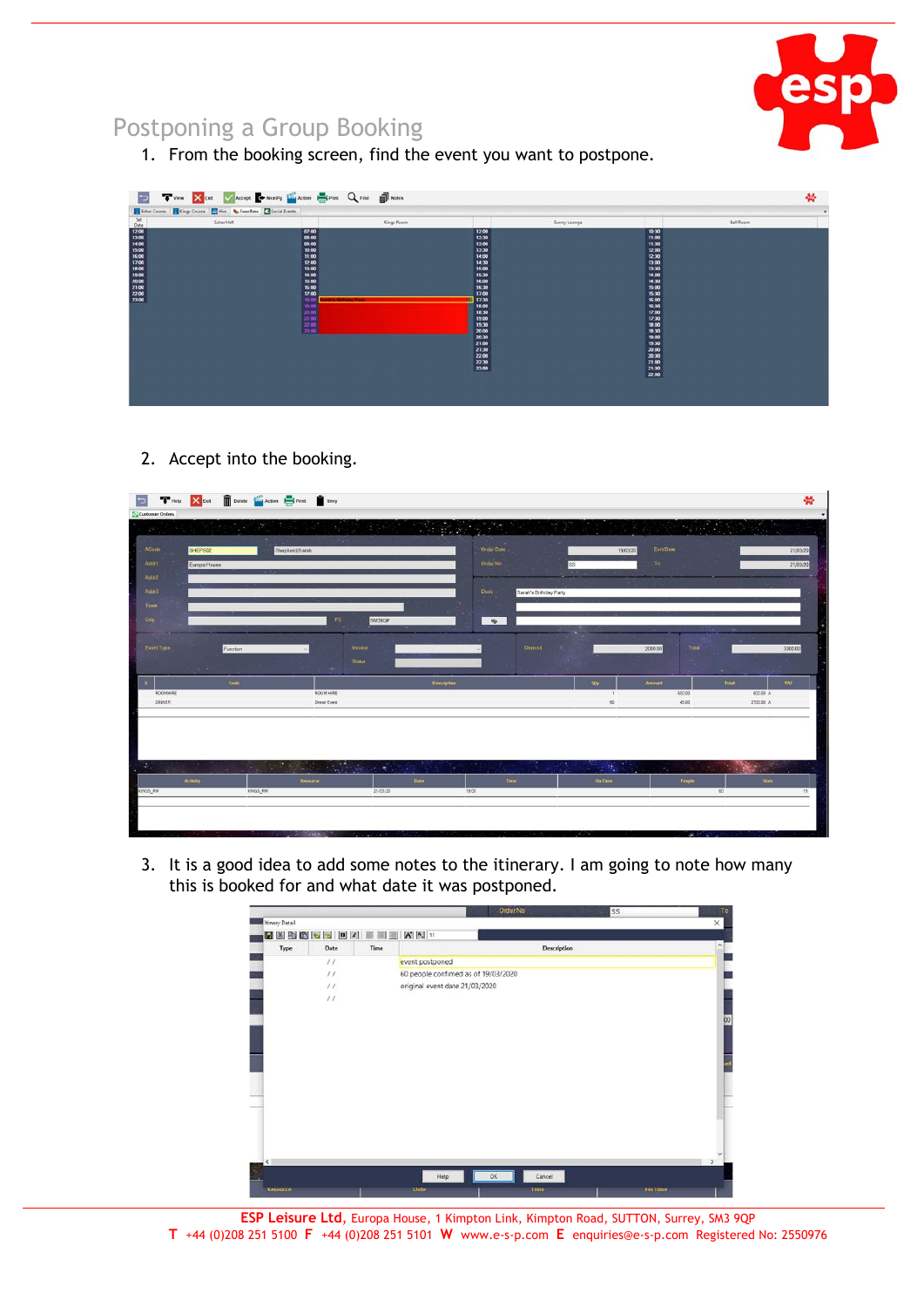

4. We need to amend the number of people to 1, and slots to 1.



- 5. Select in the date field (this is to refresh the toolbars).
- 6. Then from the top toolbar select 'Move'.



- **COVID – 19: Due to the number of bookings which might have to be postponed, we are recommending that all bookings are moved to a date which is memorable. I will be using Christmas Day.**
	- 7. Select the date your team have decided

| <b>Friday 25</b>        |                                     |                       |                             |                            |                     |                      |          |        | DAY      | $\div$    |
|-------------------------|-------------------------------------|-----------------------|-----------------------------|----------------------------|---------------------|----------------------|----------|--------|----------|-----------|
| December 2020           |                                     |                       |                             | <b>WEEK</b>                |                     | ÷                    |          |        |          |           |
| 25/12/20                |                                     |                       |                             | <b>MONTH</b>               |                     | $\ddot{}$            |          |        |          |           |
| December 2020<br>٩<br>r |                                     |                       |                             |                            |                     | <b>YEAR</b>          |          |        |          |           |
| Mon                     |                                     | Tue Wed Thu           |                             | Fri                        | Sat                 | Sun                  |          |        |          | $\ddot{}$ |
| 30<br>$\frac{7}{14}$    | 1<br>$\overline{\phantom{a}}$<br>15 | $\frac{2}{9}$<br>16   | 3<br>10 <sup>10</sup><br>17 | $\overline{4}$<br>11<br>18 | 5<br>12<br>19       | 6<br>13<br>20        | Today    | Monday | Tuesday  | Wednesday |
| 21<br>28                | 22<br>29                            | 23<br>30 <sup>°</sup> | 31                          | $24$ $\boxed{25}$          | 26<br>$\frac{2}{9}$ | 27<br>$\overline{3}$ |          |        |          |           |
| 4                       | 5                                   | 6                     | $7^{\circ}$                 | $\overline{8}$             |                     | 10                   |          |        |          |           |
|                         |                                     | OK.                   |                             |                            |                     |                      | Thursday | Friday | Saturday | Sunday    |

8. Select a slot, and then accept. Or select and then select.



9. You have now moved the booking.